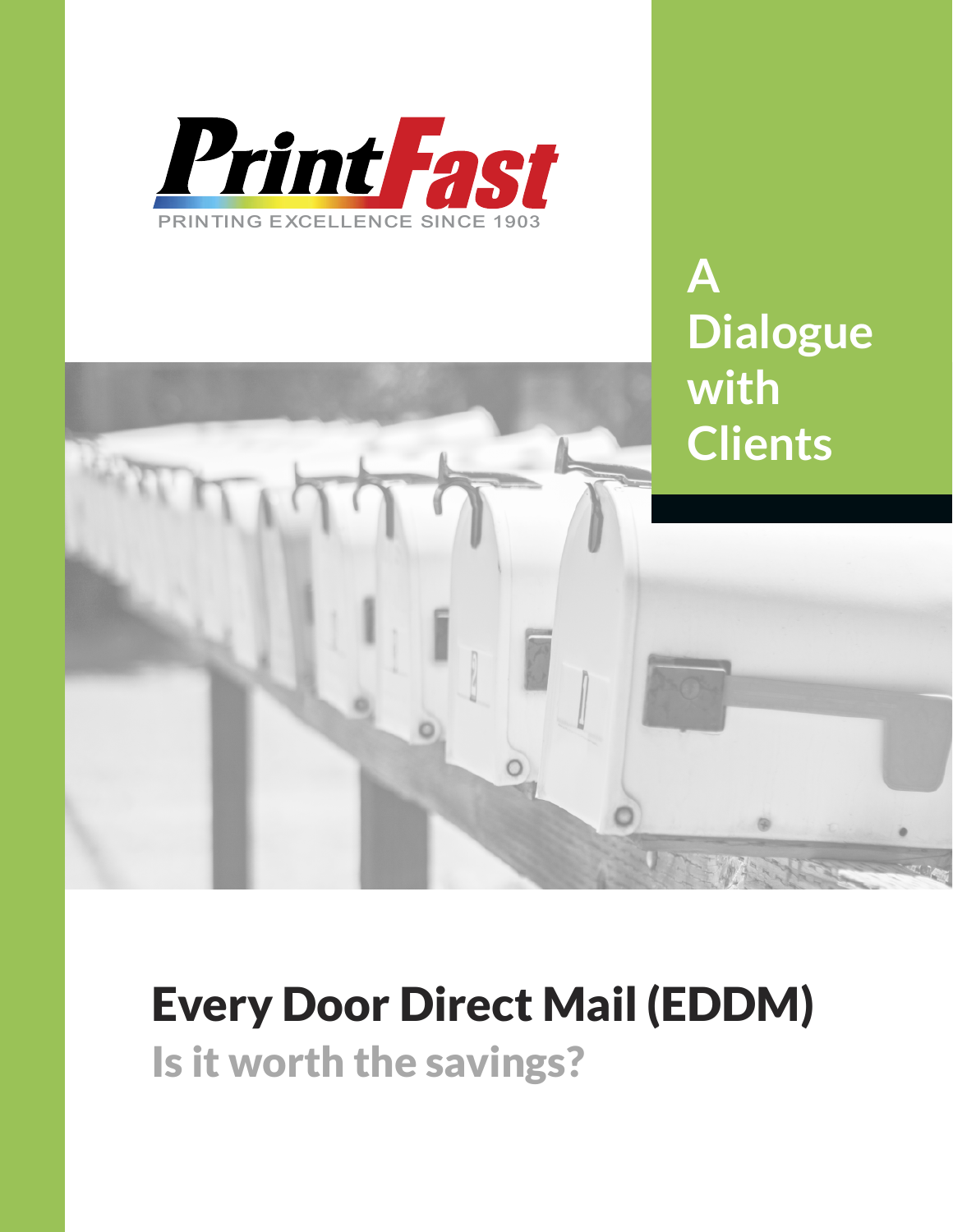## **What is EDDM?**

Every Door Direct Mail (EDDM) is a service from the United States Postal Service (USPS) designed to make it easier to send out mass direct mail to a localized area. The USPS encourages small businesses to use EDDM rather than other types of advertising efforts.

What sets EDDM apart from regular Direct mail is that the mail piece has no address on it. The only instruction given to US mail carriers is to blanket an area with an advertising message. EDDM is only for mailpieces that measures more than 6.125 x 11.5 inches.

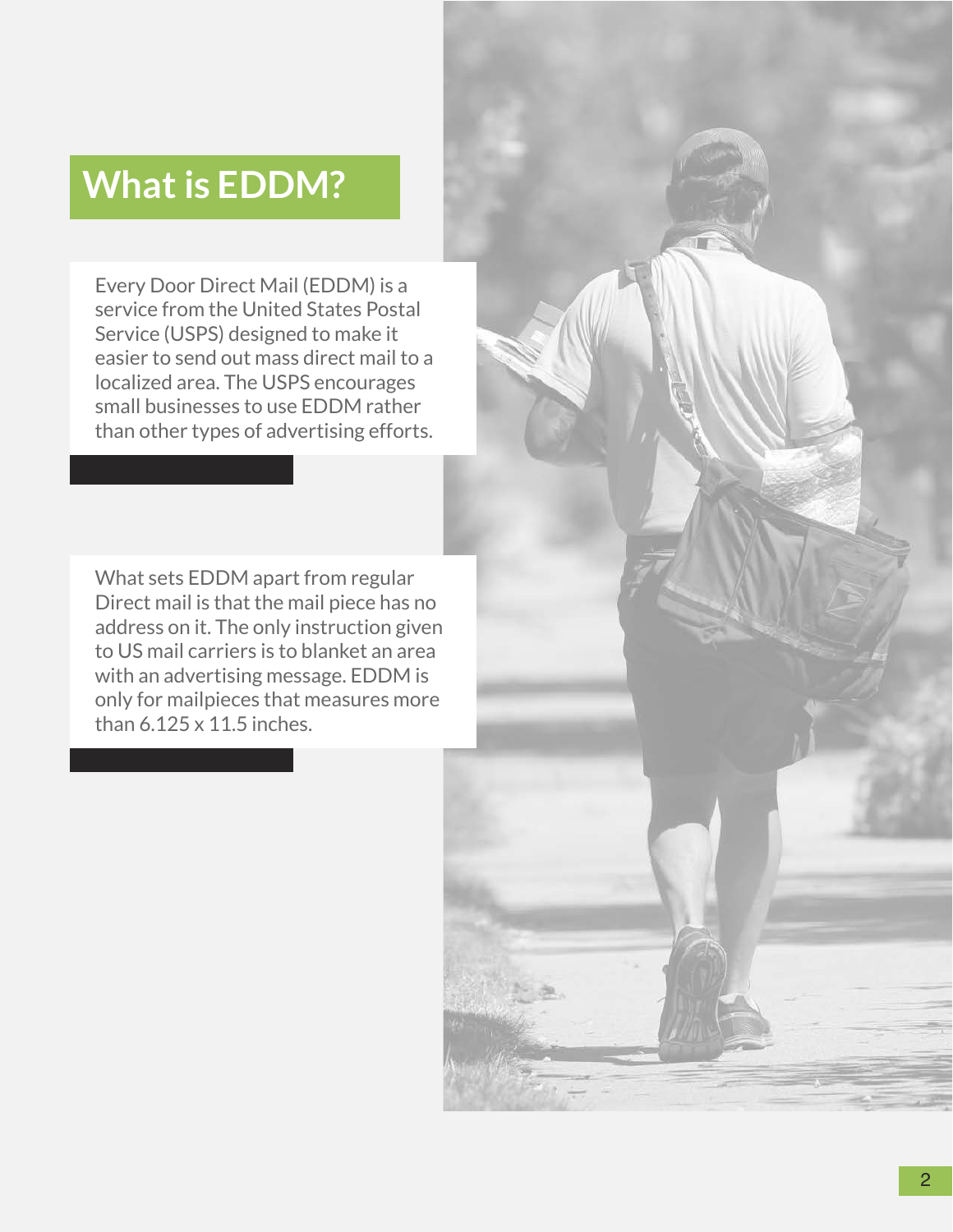### **Advantages of EDDM**

#### **Cost Savings**

EDDM is less expensive than other forms of direct mail because mail lists are not purchased and mail pieces are not addressed.

### **Disadvantages of EDDM**

#### **No Control Over Delivery**

EDDM must blanket an entire Zip Code or Carrier Route by delivering your mail piece to every residence. Residences are defined as single family homes (owner and renter occupied), multi-family homes, condominium complexes, apartments and trailers.

#### **No Targeting Capabilities**

With EDDM you must saturate an entire area. You cannot target your best prospects based on demographics such as:

- Single family home
- Owner occupied
- Household income
- Age of home
- Age of homeowner

#### **No customization**

Since EDDM does not contain any homeowner names, addresses or personalization, it is perceived as true junk mail.

#### **Mailpiece Size Restrictions**

The EDDM rate classification requires its own set of unique mailpiece sizes. Sometimes these sizes are not the most efficient to produce in a commercial print environment and may result in higher printing costs.

#### **Low Homeowner Reaction**

As EDDM has grown in popularity, postal carriers have begun to bundle EDDM advertising pieces into a convenient package for receivers to throw away. While this is a danger with any advertising mail, individual letter pieces have a better chance of being seen.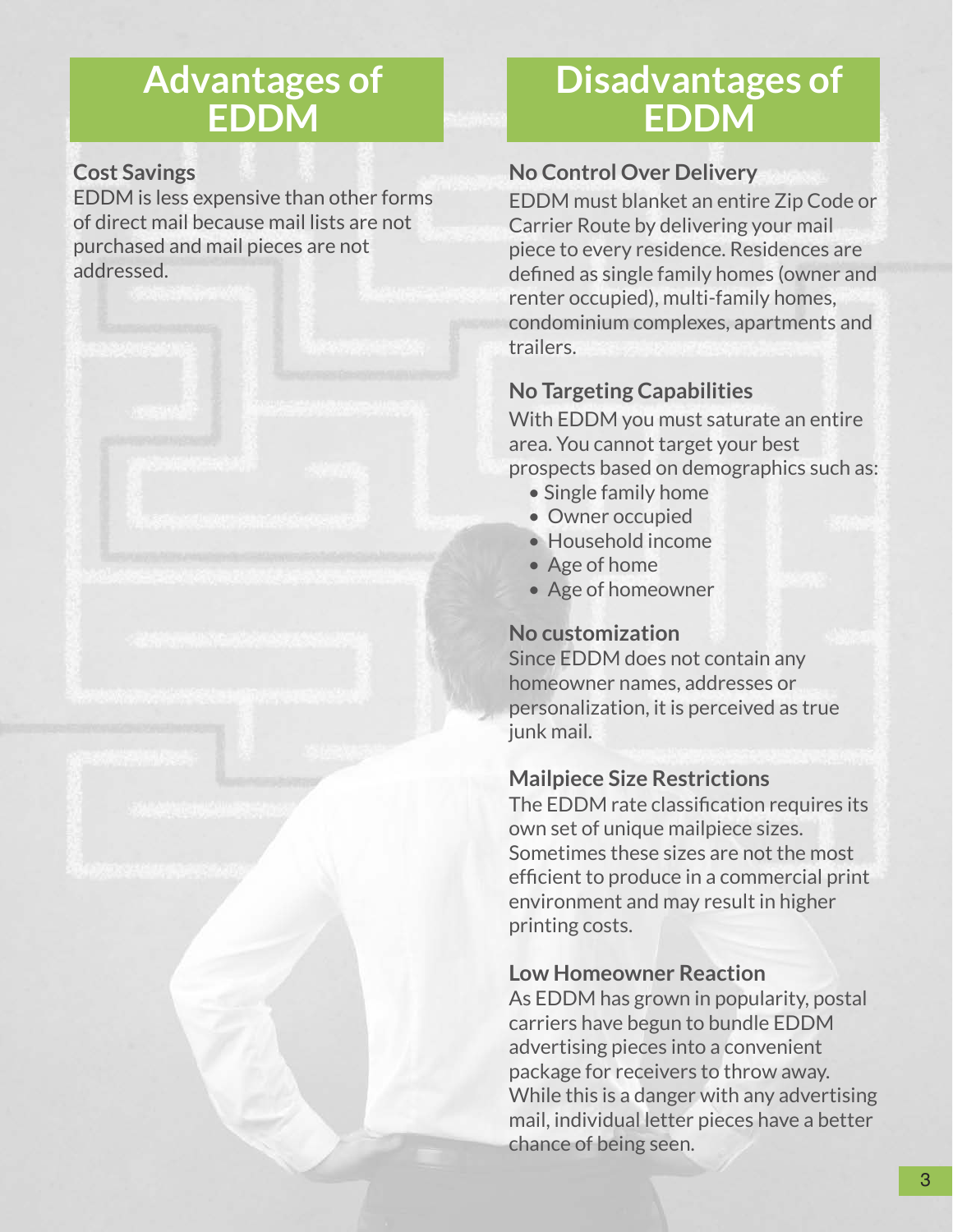



TIME

FOR **FACTS** 

### **The Myth about EDDM postage savings**

Postage is the most expensive aspect of a direct mail campaign because sorting and distributing mail is costly. But, if you can make the USPS's job easier by doing the sorting and bundling of your mailing for their Letter Carriers to take on their daily route you'll get a discount on your postage rate. Simply said if you're willing to do some of their work for them you should get a discount on postage...right? Well, not exactly.

Mail preparation for EDDM postage rates involves many different steps:

- You (or our company) must bundle your mailing in 100 piece bundles
- You (or our company) must print and affix a facing slip on each bundle with the Zip Code and Carrier Route number.
- Each bundle must have two USPS specified rubber bands keeping the bundle and facing slip together.

EDDM postage rate \$0.168 per piece plus your investment of the time needed to print the facing slips, bundle and deliver your mailing to the Post Office of the targeted Zip Code. However, if you would prefer our company to prepare your mailing for EDDM there is a cost of \$0.03 per piece. Your total postage and handling would then be \$0.198 per piece.

There is a better way to send your with lower postage costs...

Another USPS mail classification is Saturation Mail. Saturation mail is one step up the postage rate chart at only \$0.197 postage per piece (less than EDDM when you consider our handling costs), but it offers so much more. With a Saturation mailing you can sort and target homeowners based on median household income, median home value and median age of homeowner.

Compared to the EDDM requirement that you must mail to Every Door Direct, Saturation Mail with it's available demographic filters at an even lower postage rate appears to be the solid choice for your next mailing.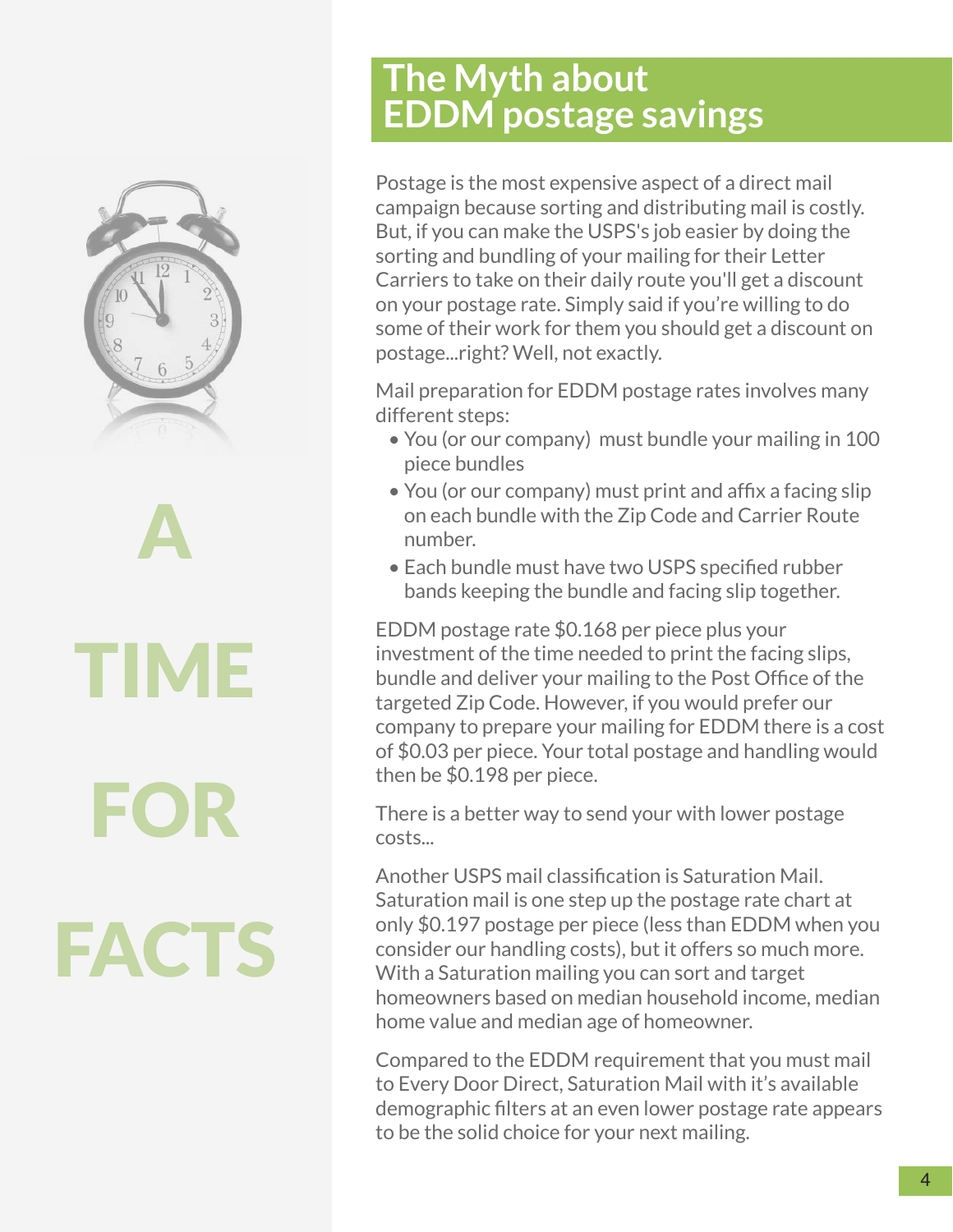# **Conclusion**

EDDM is a low-cost mailing solution because it does not require the acquisition of a mailing list or the addressing of a mail piece. Unfortunately, without personalization and demographic targeting options, the overall return on investment is frequently lower than intended. In other words you may be paying to print and deliver your mailpiece to many unqualified residences.

Given the drawbacks, EDDM should only be considered in limited circumstances such as local pizza restaurants. It becomes very ineffective when marketing for more selective products and services such as vacations, automobiles and home services.

When considering the ROI of any direct mailpiece there are many more pieces to the marketing puzzle than just the cost of postage. Certainly EDDM has it's place in select markets, but given the nature of the home service industry, it has not proven to save money or deliver results for the money it proposes to save.